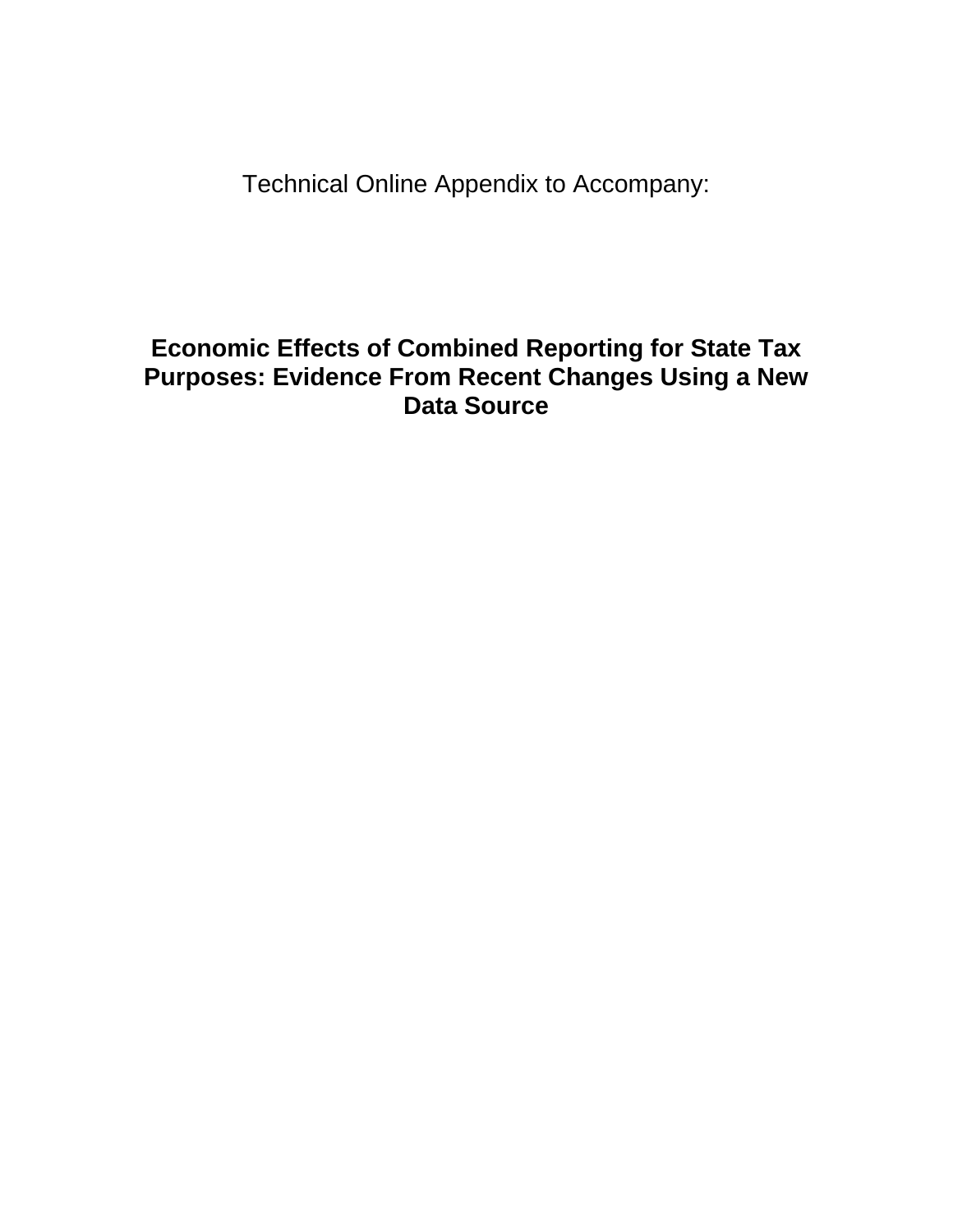# **National Establishment Time-Series (NETS) Database:**

## **2010 Database Description**

Walls & Associates 1700 Trestle Glen Road Oakland, CA 94610-1846 (510) 763-0641 dwalls2@earthlink.com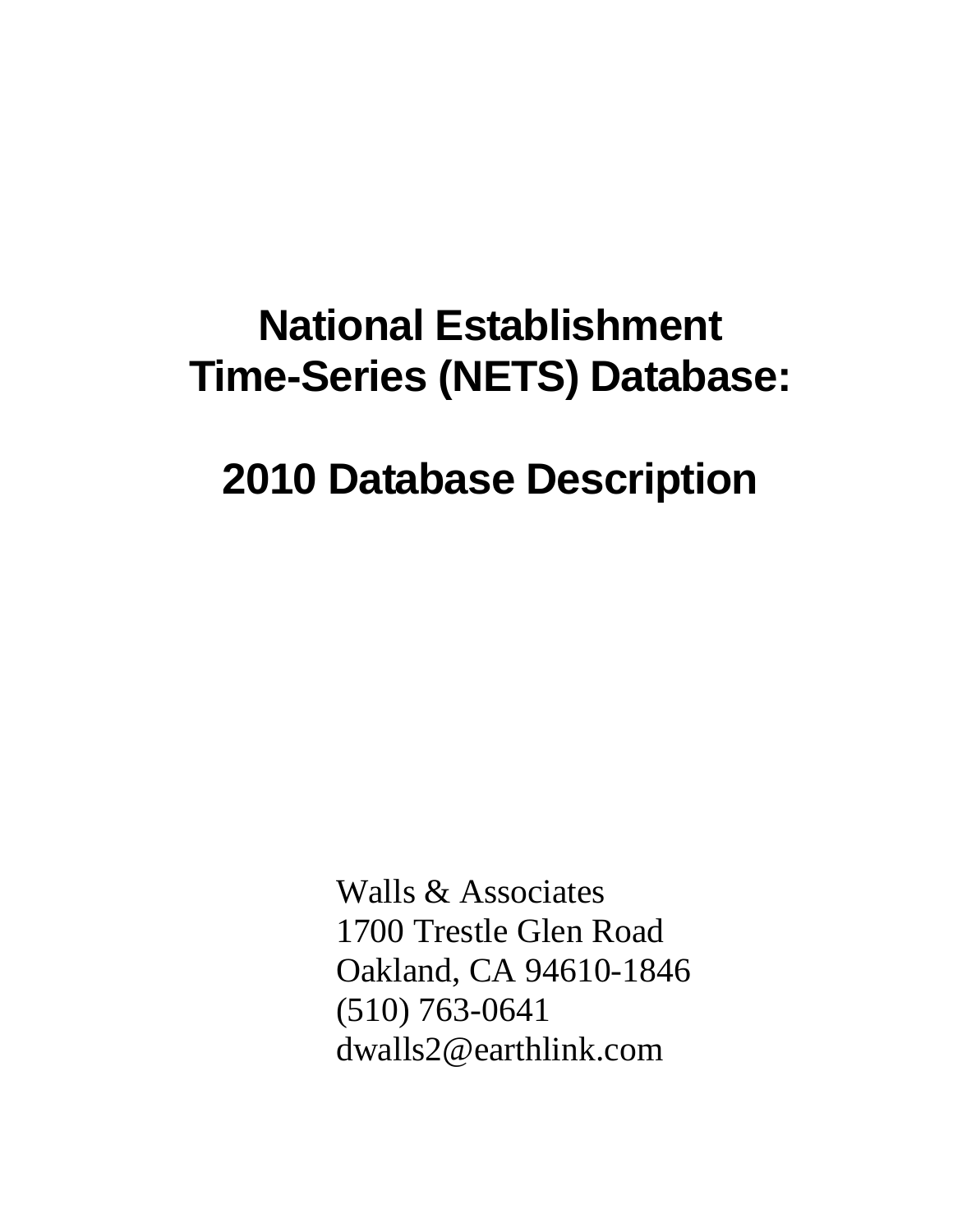#### **National Establishment Time-Series (NETS) Database**

To develop a database that better described the *dynamics* of the U.S. economy, Walls & Associates teamed up with Dun and Bradstreet (D&B) to convert their archival establishment data into a *timeseries database* of establishment information, the *National Establishment Time-Series (NETS) Database*. The starting point for the NETS Database was *twenty-one annual snapshots* (taken every January) of the full *Duns Marketing Information* (DMI) file that followed over 44.2 million establishments between January 1990 and January 2010. These snapshots actually used the DMI file to determine which establishments were active in January of each year in question. Other archival files (e.g., the Credit Rating file) were utilized to provide annual raw establishment data that allowed us to create time-series information (over 350 fields) in the following categories:

- Business name,<sup>[1](#page-2-0)</sup> address and contact information (including officer, title, phone number, CBSA codes and longitude and latitude).
- Headquarters linkages (including the D-U-N-S Number of the topmost domestic firm in a "Family Tree" of companies, as well as the parent company and headquarters; number of establishments reporting to a headquarters; and whether the ownership has changed 1990-present).
- Number of establishments related<sup>[2](#page-2-1)</sup> to each establishment in its final year.
- Years when business was active ("1989" is earliest year in Database and, currently, "2009" is the latest year) and year business started.
- Industry classification (primary SIC, two secondary SICs, and whether the primary market changed 1990-present).
- Type of establishment (Single location, headquarters, or branch; public or private; legal status: proprietorship, partnership, corporation or non-profit and "cottage" businesses).
- Employment at location and job growth relative to peers (3-digit SIC).
- Estimated annual sales<sup>[3](#page-2-2)</sup> at the establishment and its sales growth relative to peers.
- D&B credit ratings and PayDex Scores<sup>[4](#page-2-3)</sup> (January, minimum and maximum for previous year).
- Special indicators: foreign-owned,<sup>[5](#page-2-4)</sup> import/export,<sup>[6](#page-2-5)</sup> government contracts,<sup>[7](#page-2-6)</sup> minorityowned, women-owned, and gender of officer.

<span id="page-2-0"></span><sup>&</sup>lt;sup>1</sup> Includes legal business name and, if different, trade name (usually more commonly known name).

<span id="page-2-1"></span><sup>2</sup> *Related establishments* include those who have the same Ultimate D-U-N-S Number (topmost domestic firm in a "Family Tree" of companies). We also track the number of establishments that report to any headquarters (*Kids*).

<span id="page-2-2"></span> $3$  Sales are reported at the firm level; so a standalone establishment would generally report its sales. For other establishments, firm-level or, when unavailable, industry sales per employee are used to estimate the establishment sales. In many cases, there are no sales at the establishment because it is an intermediate production or distribution facility. However the estimated sales are reported to indicate the level of economic activity at that facility.

<span id="page-2-6"></span><span id="page-2-3"></span> $4$  A 100 point indexing system that represents trade experiences reported to D&B, compares payment to terms of sale, and scores the overall manner of payment. The index is dollar-weighted by high credit. A PayDex Score of 80 indicates that, on average, the business pays its bills in a "Prompt" manner.

<span id="page-2-4"></span><sup>&</sup>lt;sup>5</sup> This code indicates whether a controlling interest of the outstanding stock in this business is held by a party or parties outside of the United States.

<span id="page-2-5"></span> $<sup>6</sup>$  Indicator that shows whether the business imports, exports, does both, or neither.</sup>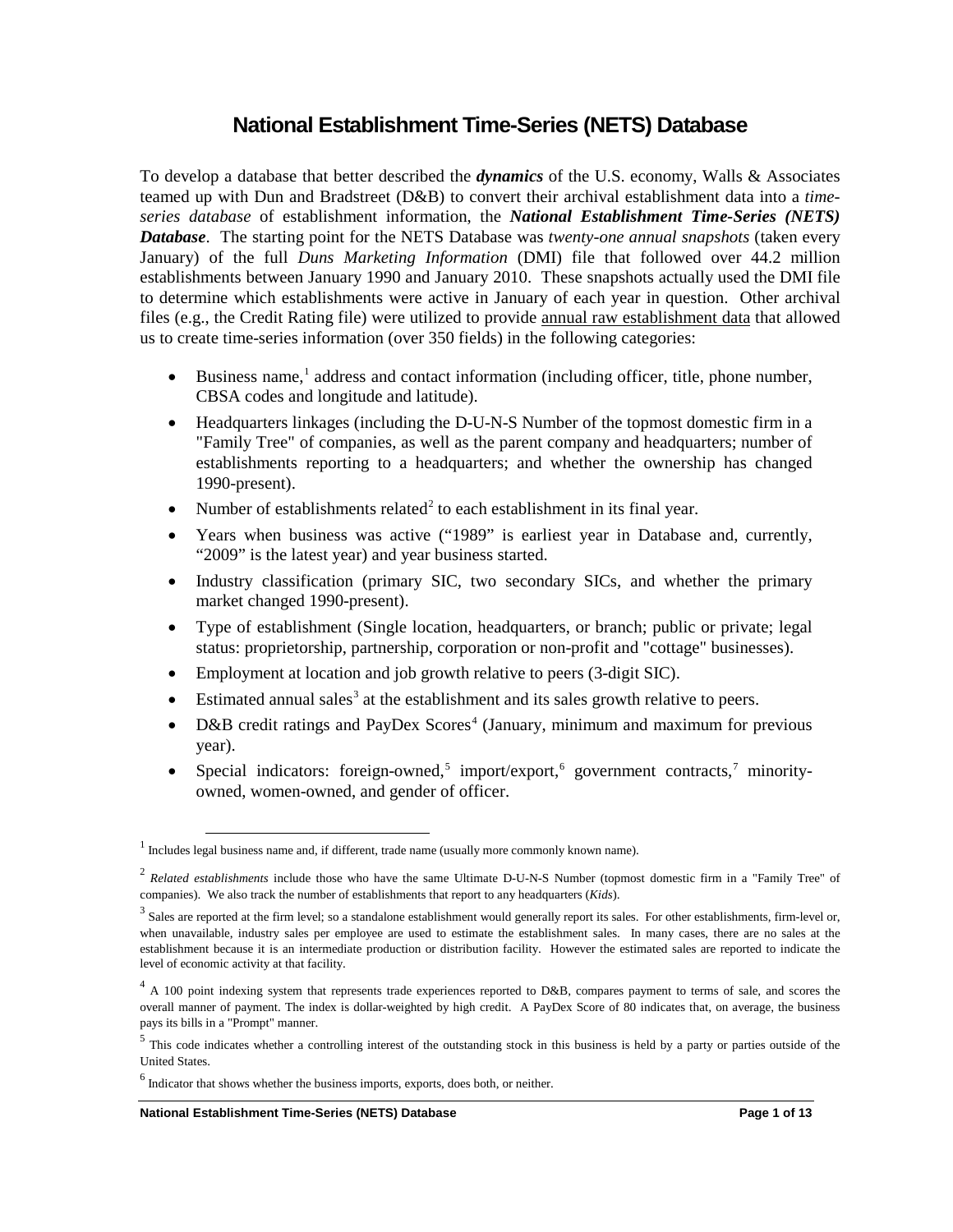• Relocation information (origin and destination of *significant moves*, [8](#page-3-0) employment and sales in move year, origin and destination latitude-longitudes, distance of move and whether the establishment moved more than once 1990-2009).

As Figure 1 indicates, the number of *active* U.S. private sector establishments more than doubled between 1989 and 2009 to over 22 million (peaked at 24.6 million in 2008) with a significant increase in the *rate of formation* since 2001. Ironically, those smaller startups have not offset the loss of jobs in the largest establishments.<sup>[9](#page-3-1)</sup> The first decade of the 21st century has been challenging and economic performance substantially weaker than that of the 1990s.



Figure 1

A full list of the *NETS Database* fields is included in the Appendix. Each fall the *NETS Database* is updated with another year of establishment information. No establishments are ever deleted from the *Database*; but their "LastYear" is indicated, so one can explore the dynamics of "births" and "deaths" of establishments as well as the other components of growth (expansions, contractions, and

 $7$  Indicates whether or not this business has government contracts or grants.

<span id="page-3-0"></span><sup>&</sup>lt;sup>8</sup> A *significant move* is one in which *both* the establishment's 5-digit ZIP Code and their physical address change between years. In addition, if the establishment "returns" to the same address in future snapshots, then the address change is assumed not to be a significant move (either because the changes were clerical or because the move was "temporary").

<span id="page-3-1"></span><sup>&</sup>lt;sup>9</sup> The NETS Database covers government and non-profit establishments as well; and the totals here include both sectors.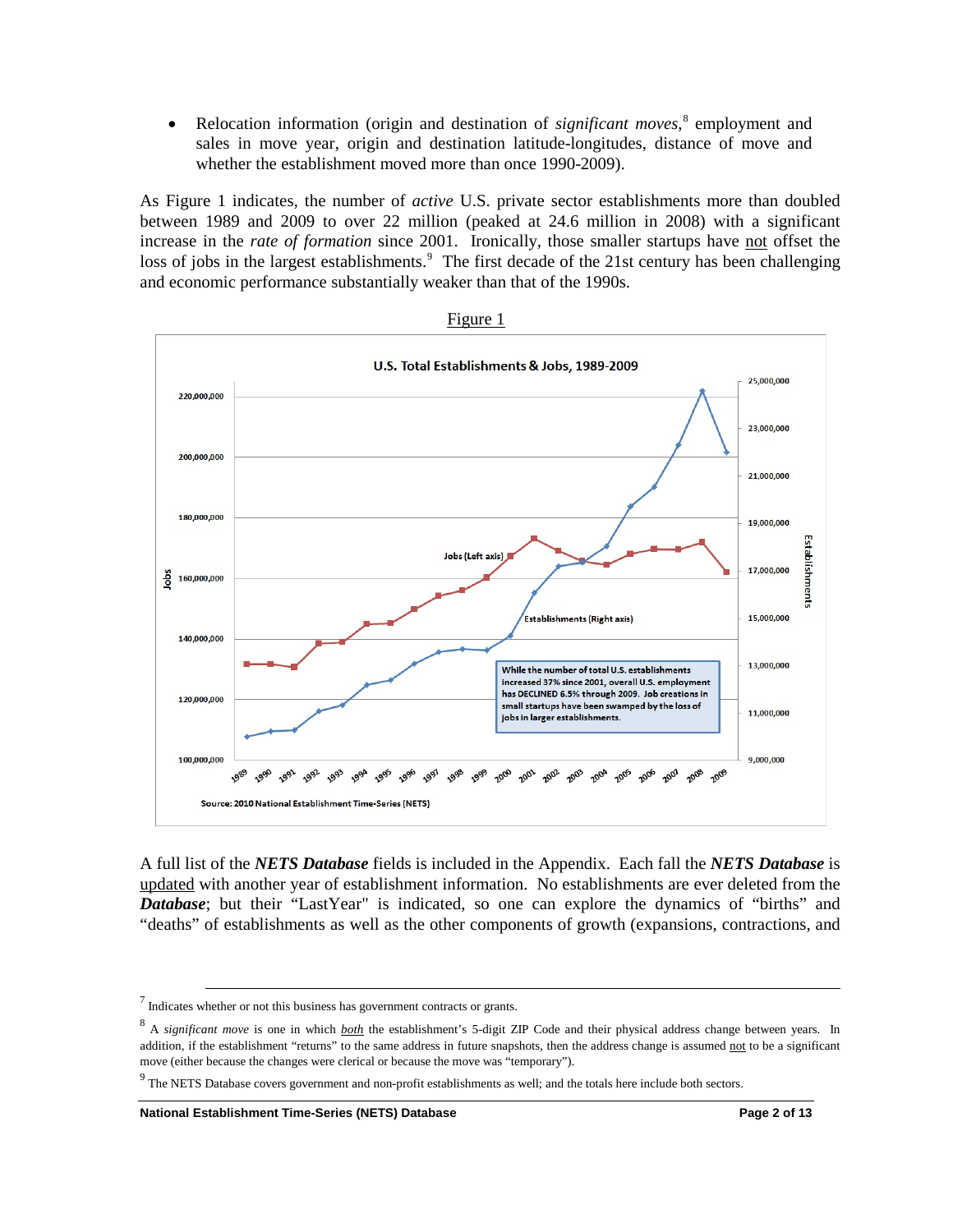in- and out-migration).[10](#page-4-0) Walls & Associates maintains the *NETS Database* and continues to update and improve estimates before the next annual update. Walls & Associates uses the *NETS Database* in the conduct of its own research and licenses the *Database* to other researchers and analysts.

With the range of variables reported for each establishment over time, an analyst has the capacity to stratify and compare performance by regions, industries, size and age of businesses, mobility, or urban form, to mention just a few. For example, *Figure 2* illustrates the comparative performances of the Computer & Peripheral Equipment (hardware) and Computer & Data Processing Services (software) sectors over the period 1989-2009. While job performance is consistent with the welldocumented shift from hardware to software in the U.S. economy, *both* sectors have performed poorly since 2001



Figure 2

Subscription price lists and sample data, as well as other information about the NETS Database, are available for potential clients. Please contact us at dwalls2@earthlink.net or call Walls & Associates at (510) 763-0641.

**National Establishment Time-Series (NETS) Database Page 3 of 13**

<span id="page-4-0"></span> $10$  While there is no legal requirement for establishments to report to Dun and Bradstreet, there is a financial incentive for those activities that wish to get lines-of-credit with suppliers or financial institutions. In addition, Dun and Bradstreet—even without the help of the establishment themselves—has independent sources of information that allow it to develop relatively complete business lists. Nonetheless, one has to examine the *NETS Database* with the understanding that, while consistently reported, some establishments may avoid detection.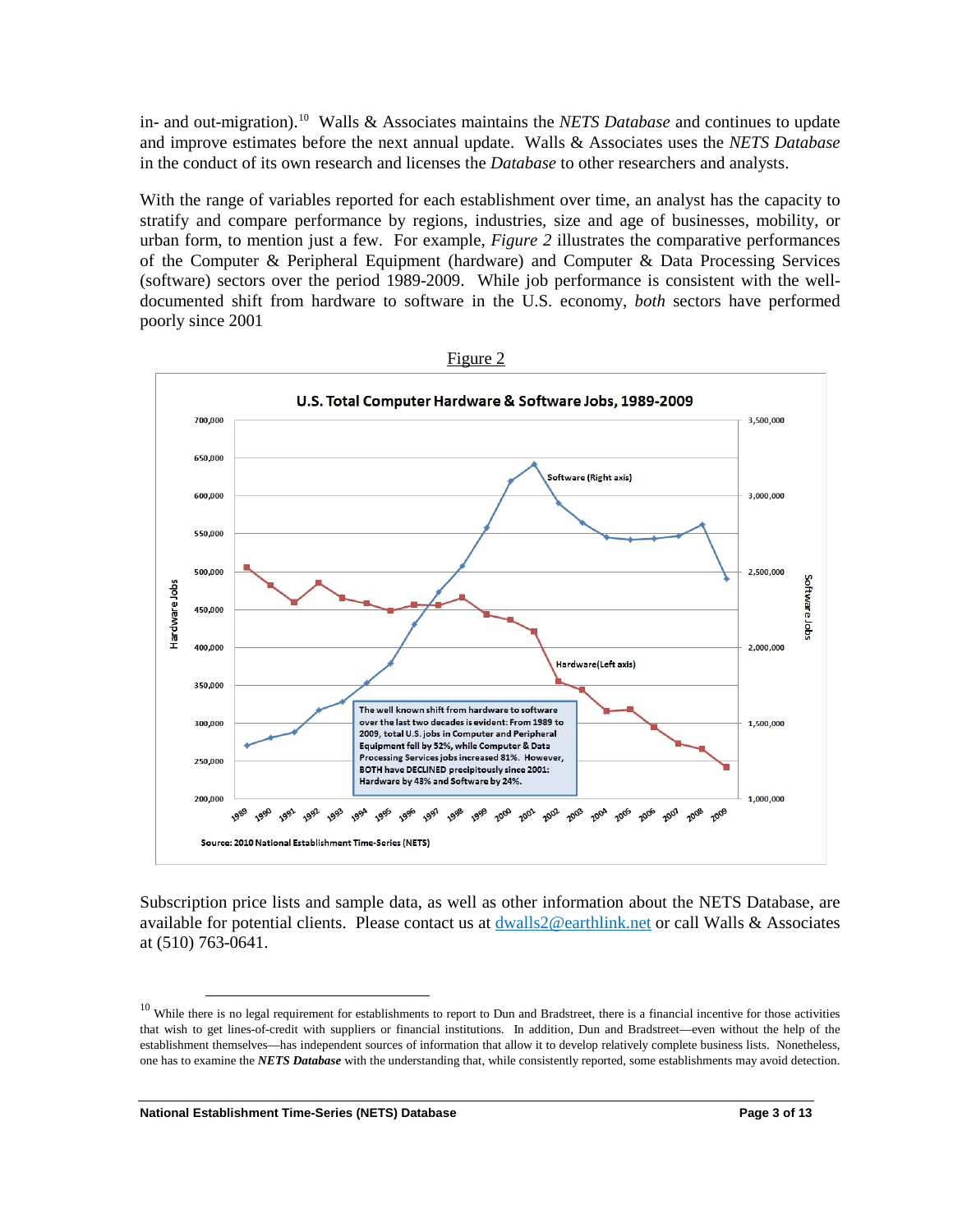Copyright Protection: Annual in February of each year, Dun and Bradstreet assembles a snapshot of their archival establishment data for January of that year. The first such delivery (1990-200) was in July-December 2000. The Dun and Bradstreet data is proprietary to D&B and comprises: (1) works of original authorship, including compiled information containing the D&B's selection, arrangement and coordination and expression of such information or pre-existing material it has created, gathered or assembled; (2) confidential and trade secret information; and (3) information that has been created, developed and maintained by D&B at its expense such that misappropriation or unauthorized use by others for commercial gain would harm D&B. The *NETS Database* is created from the D&B data by Walls & Associates from (1) works of original authorship, including computer programming; code; text; and other protectable expression; (2) confidential and trade secret information; and (3) information and works of authorship that have been created, developed and maintained by Walls  $\&$ Associates at its expense such that misappropriation or unauthorized use by others for commercial gain would harm Walls & Associates. No user of the *NETS Database* shall commit, or knowingly assist any third party to commit any act or omission that would impair Walls & Associates or Dun and Bradstreet's rights in the original data or the *NETS Database*.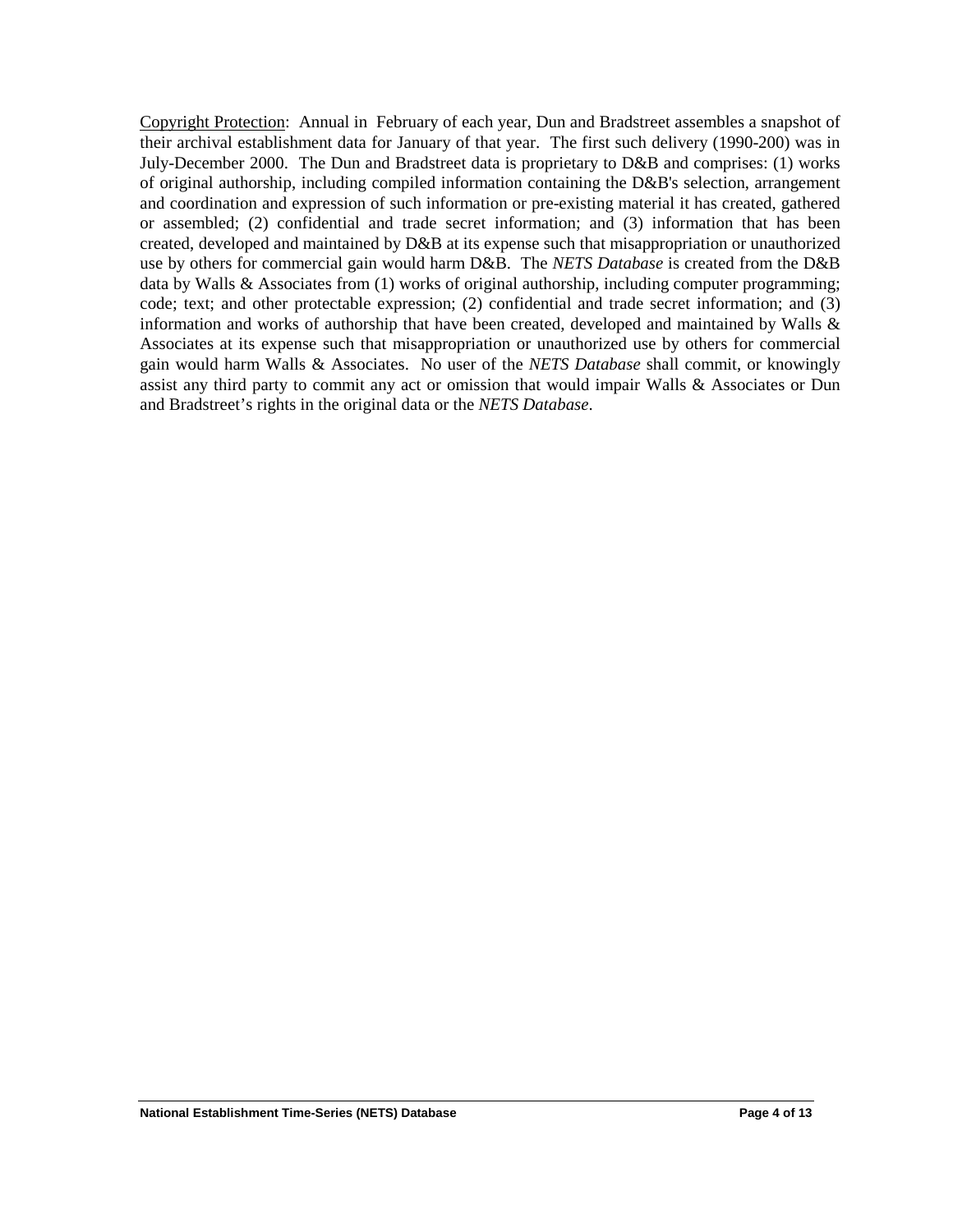### Appendix

National Establishment Time-Series (NETS) Database Description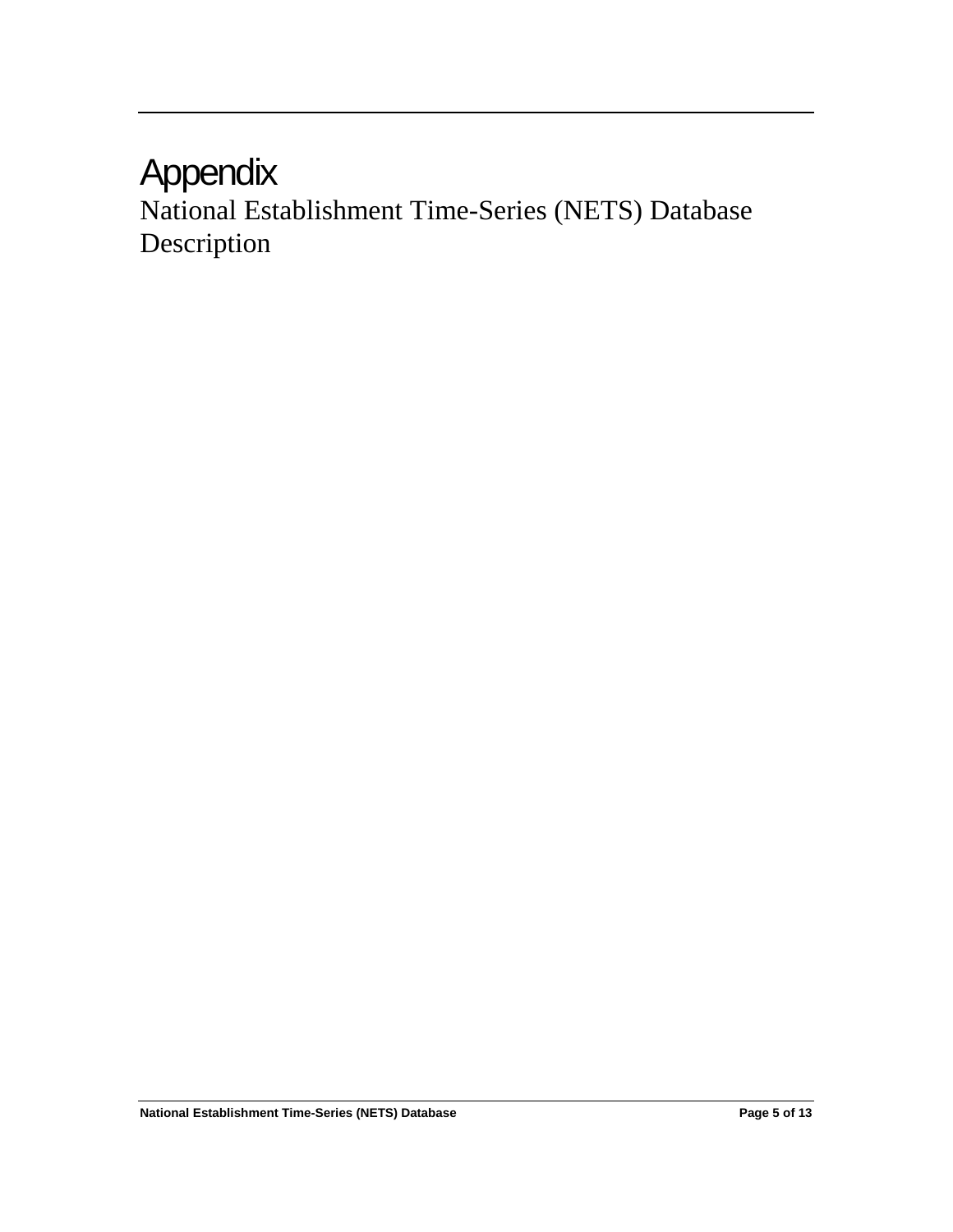#### **National Time-Series Establishment Database Description (Data Compiled Annually 1990-Current Year)**

| <b>Field Name</b>    | Data Type                      | <b>Size</b>             | <b>Description</b>                                                                                                                    |
|----------------------|--------------------------------|-------------------------|---------------------------------------------------------------------------------------------------------------------------------------|
|                      |                                |                         |                                                                                                                                       |
|                      |                                |                         |                                                                                                                                       |
| DunsNumber           | Text                           | 9                       | D-U-N-S <sup>®</sup> Establishment Number                                                                                             |
| Company              | <b>Text</b>                    | 50                      | <b>Business Name</b>                                                                                                                  |
| <b>TradeName</b>     | Text                           | 50                      | <b>Trade Name</b>                                                                                                                     |
| <b>Address</b>       | Text                           | 50                      | Street Address (Not available in NETS historical extracts) <sup>11</sup>                                                              |
| City                 | Text                           | 30                      | <b>City Name</b>                                                                                                                      |
| State                | Text                           | $\overline{2}$          | <b>State Postal Abbreviation</b>                                                                                                      |
| <b>ZipCode</b>       | Text                           | 5                       | 5-Digit Postal ZIP Code                                                                                                               |
| $ZIP+4$              | Text                           | $\overline{4}$          | 4-Digit ZIP Code Extension                                                                                                            |
| Officer              | Text                           | 30                      | Officer (Not available in NETS historical extracts)                                                                                   |
| <b>Title</b>         | <b>Text</b>                    | 30                      | Officer Title (Not available in NETS historical extracts)                                                                             |
| Area                 | Text                           | 3                       | Telephone Area Code (Not available in NETS historical extracts)                                                                       |
| Phone                | <b>Text</b>                    | $\overline{7}$          | Telephone Number (Not available in NETS historical extracts)                                                                          |
| Region               | Text                           | 50                      | Metropolitan Area Description                                                                                                         |
| <b>HQDuns</b>        | Text                           | 9                       | Ultimate/Parent/HQ D-U-N-S® Number (highest reported)                                                                                 |
| <b>HQCompany</b>     | Text                           | 50                      | <b>Headquarters Business Name</b>                                                                                                     |
| <b>HQTradeName</b>   | Text                           | 50                      | <b>Headquarters Trade Name</b>                                                                                                        |
| <b>HQAddress</b>     | Text                           | 50                      | Headquarters Street Address (Not available in NETS historical<br>extracts)                                                            |
| <b>HQCity</b>        | Text                           | 30                      | <b>Headquarters City Name</b>                                                                                                         |
| <b>HQState</b>       | Text                           | $\overline{2}$          | Headquarters 2-digit Postal State Abbreviation                                                                                        |
| <b>HQZipCode</b>     | Text                           | 5                       | Headquarters 5-Digit Postal ZIP Code                                                                                                  |
| HQZIP+4              | Text                           | $\overline{\mathbf{4}}$ | Headquarters 4-Digit ZIP Code Extension                                                                                               |
| <b>HQOfficer</b>     | Text                           | 30                      | Headquarters Officer (Not available in NETS historical extracts)                                                                      |
| <b>HQTitle</b>       | Text                           | 30                      | Headquarters Officer Title (Not available in NETS historical extracts)                                                                |
| HQArea               | Text                           | $\overline{3}$          | Headquarters Telephone Area Code (Not available in NETS historical<br>extracts)                                                       |
| <b>HQPhone</b>       | <b>Text</b>                    | $\overline{7}$          | Headquarters Telephone Number (Not available in NETS historical<br>extracts)                                                          |
| Subsidiary           | Text                           | 3                       | "Yes" indicates corporation that is more than 50 percent owned by<br>another corporation; may also have branches/subsidiaries of own. |
| Related              | Integer                        | 5                       | Number of Establishments with Same HQDuns in 2009 or Its LastYear                                                                     |
| <b>Kids</b>          | Integer                        | 5                       | Number of Establishments with This Establishment as HQDuns in                                                                         |
| <b>CBSA</b>          |                                |                         | 2009 or Its LastYear                                                                                                                  |
| FipsCounty           | Text                           | 4<br>$\overline{5}$     | Establishment CBSA/Metro Division Code                                                                                                |
|                      | Text<br>Text                   |                         | <b>Establishment FIPS County Code</b>                                                                                                 |
| CityCode<br>Latitude |                                | 6<br>$\overline{8}$     | Dun & Bradstreet City Code<br><b>Establishment Latitude</b>                                                                           |
|                      | Decimal (8,4)<br>Decimal (8,4) | 8                       |                                                                                                                                       |
| Longitude            |                                |                         | Establishment Longitude<br>Level at which latitude/longitude provided ( $D = Block$ Face, $B = Block$                                 |
| LevelCode            | Text                           | $\mathbf 1$             | Group, $T =$ Census Tract Centroid, $Z = ZIP$ Code Centroid, $N = Not$<br>Coded, S = Street Level)                                    |
| EstCat               | Text                           | 15                      | Last Type of Location (Single Location, Headquarters, Branch,<br>Division)                                                            |

<span id="page-7-0"></span><sup>&</sup>lt;sup>11</sup> In order to keep research data as cost-effective as possible, contact information is  $\frac{1}{1}$  provided in historical extracts. It is, however, part of the NETS Database and available for all years for a 25% subscription surcharge if the client agrees to use the address information for "research purposes only".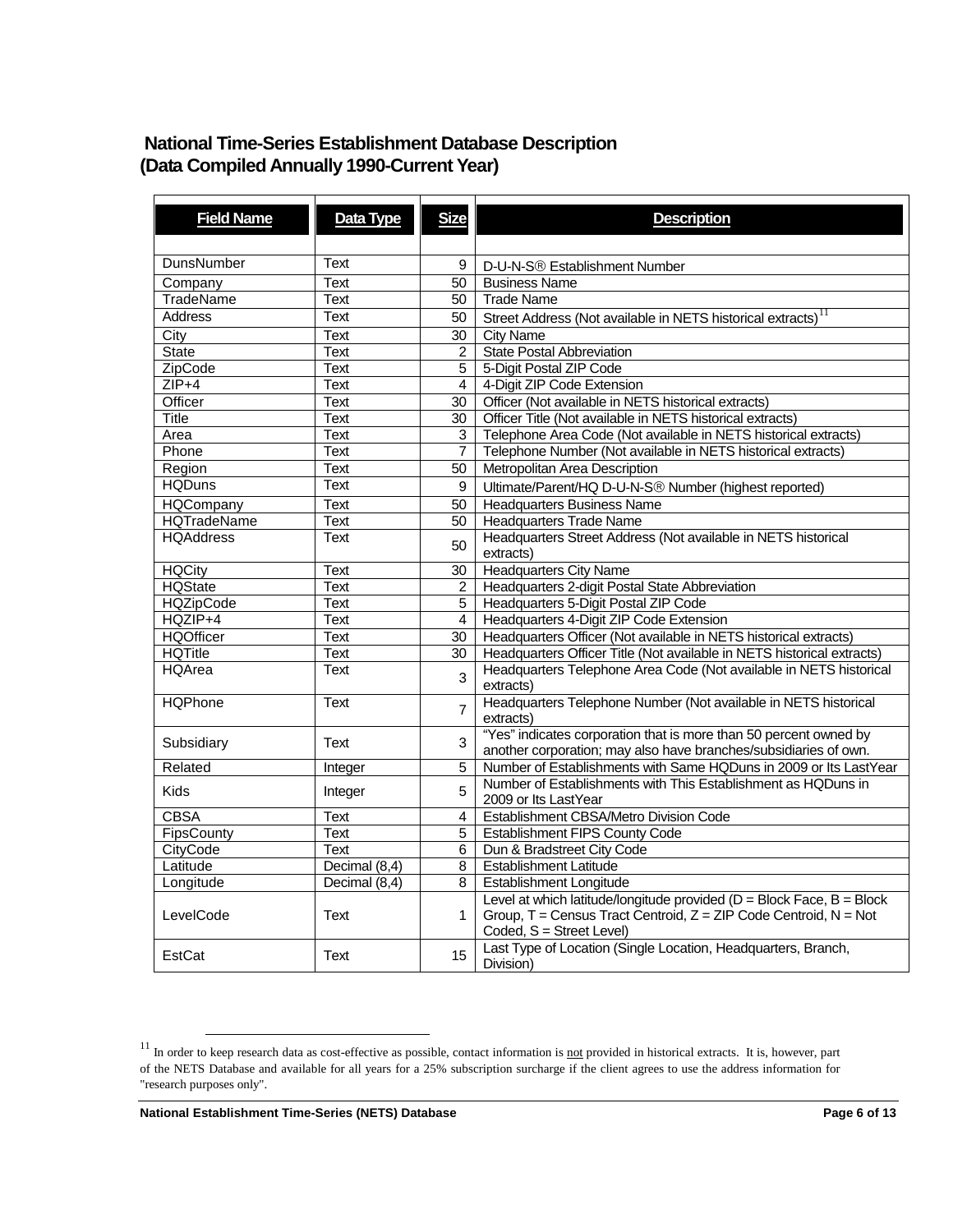| <b>Field Name</b>  | Data Type    | <b>Size</b>    | <b>Description</b>                                                                                                 |
|--------------------|--------------|----------------|--------------------------------------------------------------------------------------------------------------------|
| Emp90              | Long Integer | 5              | Establishment Employment at Location in 1990                                                                       |
| EmpC90             | Text         | 1              | Employees Here Code 1990 ( $0 =$ Actual Figure, 1 = Bottom of Range,<br>$2 = D&B$ Estimate, $3 = W$ alls Estimate) |
| Emp91              | Long Integer | 5              | Establishment Employment at Location in 1991                                                                       |
| EmpC91             | Text         | 1              | Employees Here Code 1991 (see EmpC90 for definitions)                                                              |
| Emp92              | Long Integer | 5              | Establishment Employment at Location in 1992                                                                       |
| EmpC92             | Text         | 1              | Employees Here Code 1992 (see EmpC90 for definitions)                                                              |
| Emp93              | Long Integer | 5              | Establishment Employment at Location in 1993                                                                       |
| EmpC93             | Text         | 1              | Employees Here Code 1993 (see EmpC90 for definitions)                                                              |
| Emp94              | Long Integer | 5              | Establishment Employment at Location in 1994                                                                       |
| EmpC94             | Text         | 1              | Employees Here Code 1994 (see EmpC90 for definitions)                                                              |
| Emp95              | Long Integer | 5              | Establishment Employment at Location in 1995                                                                       |
| EmpC95             | Text         | 1              | Employees Here Code 1995 (see EmpC90 for definitions)                                                              |
| Emp96              | Long Integer | 5              | Establishment Employment at Location in 1996                                                                       |
| EmpC96             | Text         | 1              | Employees Here Code 1996 (see EmpC90 for definitions)                                                              |
| Emp97              | Long Integer | 5              | Establishment Employment at Location in 1997                                                                       |
| EmpC97             | Text         | $\mathbf{1}$   | Employees Here Code 1997 (see EmpC90 for definitions)                                                              |
| Emp98              | Long Integer | 5              | Establishment Employment at Location in 1998                                                                       |
| EmpC98             | Text         | 1              | Employees Here Code 1998 (see EmpC90 for definitions)                                                              |
| Emp99              | Long Integer | 5              | Establishment Employment at Location in 1999                                                                       |
| EmpC99             | Text         | 1              | Employees Here Code 1999 (see EmpC90 for definitions)                                                              |
| Emp00              | Long Integer | 5              | Establishment Employment at Location in 2000                                                                       |
| EmpC00             | Text         | 1              | Employees Here Code 2000 (see EmpC90 for definitions)                                                              |
| Emp01              | Long Integer | 5              | Establishment Employment at Location in 2001                                                                       |
| EmpC01             | Text         | 1              | Employees Here Code 2001 (see EmpC90 for definitions)                                                              |
| Emp02              | Long Integer | 5              | Establishment Employment at Location in 2002                                                                       |
| EmpC02             | Text         | 1              | Employees Here Code 2002 (see EmpC90 for definitions)                                                              |
| Emp03              | Long Integer | 5              | Establishment Employment at Location in 2003                                                                       |
| EmpC03             | Text         | 1              | Employees Here Code 2003 (see EmpC90 for definitions)                                                              |
| Emp04              | Long Integer | 5              | Establishment Employment at Location in 2004                                                                       |
| EmpCO <sub>4</sub> | Text         | 1              | Employees Here Code 2004 (see EmpC90 for definitions)                                                              |
| Emp05              | Long Integer | 5              | Establishment Employment at Location in 2005                                                                       |
| EmpC05             | Text         | 1              | Employees Here Code 2005 (see EmpC90 for definitions)                                                              |
| Emp06              | Long Integer | 5              | Establishment Employment at Location in 2006                                                                       |
| EmpC06             | Text         | 1              | Employees Here Code 2006 (see EmpC90 for definitions)                                                              |
| Emp07              | Long Integer | $\overline{5}$ | Establishment Employment at Location in 2007                                                                       |
| EmpC07             | Text         | 1              | Employees Here Code 2007 (see EmpC90 for definitions)                                                              |
| Emp08              | Long Integer | 5              | Establishment Employment at Location in 2008                                                                       |
| EmpC08             | Text         | $\mathbf{1}$   | Employees Here Code 2008 (see EmpC90 for definitions)                                                              |
| Emp09              | Long Integer | 5              | Establishment Employment at Location in 2009                                                                       |
| EmpC09             | Text         | 1              | Employees Here Code 2009 (see EmpC90 for definitions)                                                              |
| Emp10              | Long Integer | 5              | Establishment Employment at Location in 2010                                                                       |
| EmpC10             | Text         | 1              | Employees Here Code 2010 (see EmpC90 for definitions)                                                              |
| EmpHere            | Long Integer | 5              | Establishment Employment at Location (Last Year)                                                                   |
| EmpHereC           | Text         | 1              | Employees Here (Last Year) Code (see EmpC90 for definitions)                                                       |
| <b>SizeCat</b>     | Text         | 50             | Employment Size Category (Last Year)                                                                               |
| SIC <sub>2</sub>   | Text         | 2              | Last Primary Standard Industrial Classification (SIC) Code - 2-digits                                              |
| SIC <sub>3</sub>   | Text         | 3              | Last Primary Standard Industrial Classification (SIC) Code - 3-digits                                              |
| SIC4               | Text         | 4              | Last Primary Standard Industrial Classification (SIC) Code - 4-digits                                              |
| SIC <sub>6</sub>   | Text         | 6              | Last Primary Standard Industrial Classification (SIC) Code - 6-digits                                              |
| SIC <sub>8</sub>   | Text         | 8              | Last Primary Standard Industrial Classification (SIC) Code - 8-digits                                              |
| <b>SIC8_2</b>      | Text         | 8              | Last Secondary Standard Industrial Classification (SIC) Code - 8-digits                                            |
| <b>SIC8_3</b>      | Text         | 8              | Last Tertiary Standard Industrial Classification (SIC) Code - 8-digits                                             |
| SICChange          | Text         | 3              | Change in 3-digit SIC between 1990-2010 ("Yes" Or "No")                                                            |
|                    |              |                |                                                                                                                    |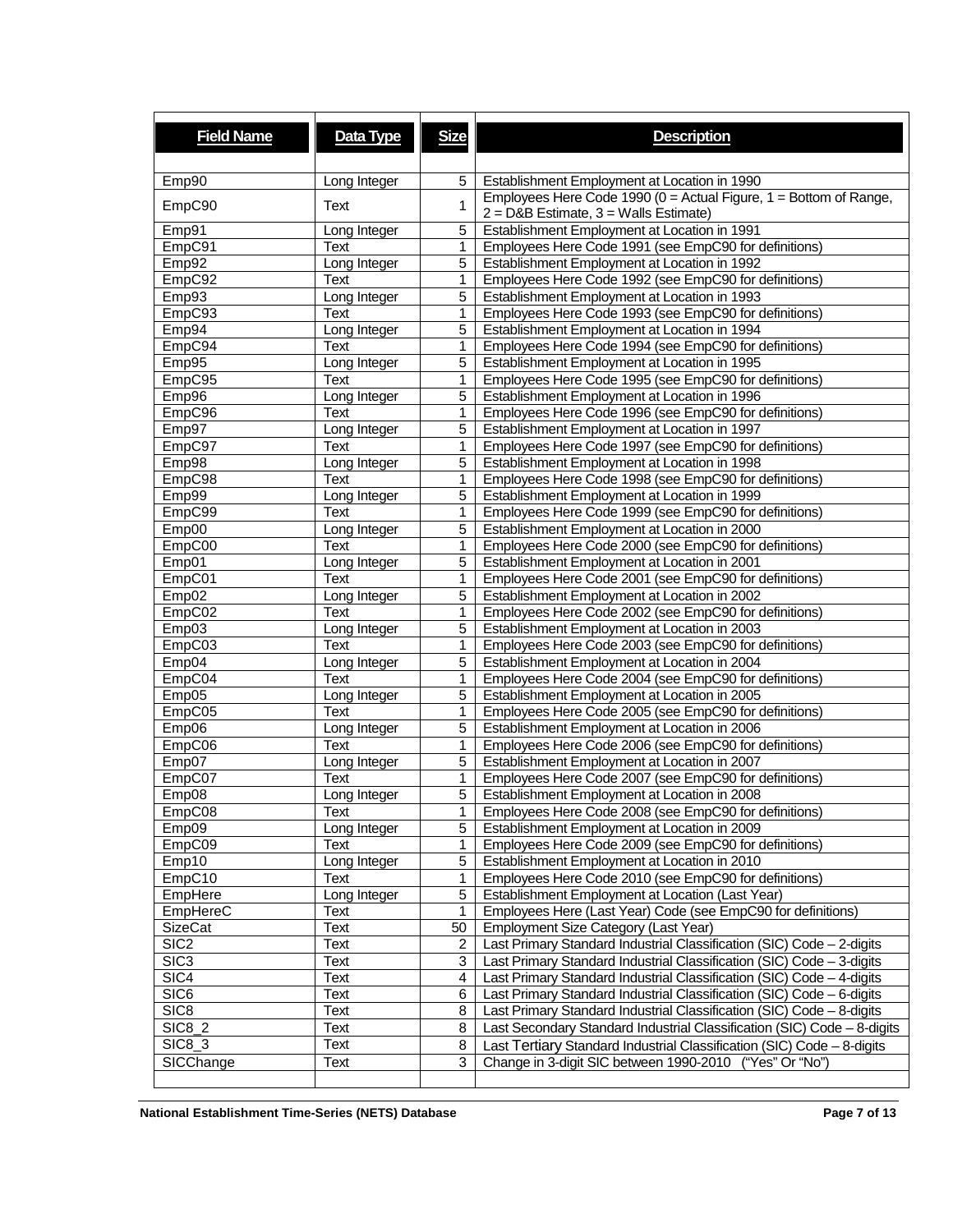| <b>Field Name</b> | Data Type    | <b>Size</b>      | <b>Description</b>                                                                                                                                   |
|-------------------|--------------|------------------|------------------------------------------------------------------------------------------------------------------------------------------------------|
|                   |              |                  |                                                                                                                                                      |
| <b>SIC90</b>      | Text         | 8                | Primary Standard Industrial Classification (SIC) Code - 8-digits (1990)                                                                              |
| SIC91             | Text         | 8                | Primary Standard Industrial Classification (SIC) Code - 8-digits (1991)                                                                              |
| <b>SIC92</b>      | Text         | 8                | Primary Standard Industrial Classification (SIC) Code - 8-digits (1992)                                                                              |
| SIC93             | Text         | 8                | Primary Standard Industrial Classification (SIC) Code - 8-digits (1993)                                                                              |
| <b>SIC94</b>      | Text         | 8                | Primary Standard Industrial Classification (SIC) Code - 8-digits (1994)                                                                              |
| <b>SIC95</b>      | Text         | 8                | Primary Standard Industrial Classification (SIC) Code - 8-digits (1995)                                                                              |
| <b>SIC96</b>      | Text         | 8                | Primary Standard Industrial Classification (SIC) Code - 8-digits (1996)                                                                              |
| SIC97             | Text         | 8                | Primary Standard Industrial Classification (SIC) Code - 8-digits (1997)                                                                              |
| <b>SIC98</b>      | Text         | 8                | Primary Standard Industrial Classification (SIC) Code - 8-digits (1998)                                                                              |
| SIC99             | Text         | 8                | Primary Standard Industrial Classification (SIC) Code - 8-digits (1999)                                                                              |
| SIC00             | Text         | 8                | Primary Standard Industrial Classification (SIC) Code - 8-digits (2000)                                                                              |
| SIC01             | Text         | 8                | Primary Standard Industrial Classification (SIC) Code - 8-digits (2001)                                                                              |
| SIC <sub>02</sub> | Text         | 8                | Primary Standard Industrial Classification (SIC) Code -- 8-digits (2002)                                                                             |
| SIC <sub>03</sub> | Text         | 8                | Primary Standard Industrial Classification (SIC) Code -- 8-digits (2003)                                                                             |
| SIC04             | Text         | 8                | Primary Standard Industrial Classification (SIC) Code -- 8-digits (2004)                                                                             |
| SIC05<br>SIC06    | Text<br>Text | 8<br>8           | Primary Standard Industrial Classification (SIC) Code -- 8-digits (2005)<br>Primary Standard Industrial Classification (SIC) Code -- 8-digits (2006) |
| SIC07             | Text         | 8                | Primary Standard Industrial Classification (SIC) Code -- 8-digits (2007)                                                                             |
| SIC08             | Text         | 8                | Primary Standard Industrial Classification (SIC) Code -- 8-digits (2008)                                                                             |
| SIC09             | Text         | 8                | Primary Standard Industrial Classification (SIC) Code -- 8-digits (2009)                                                                             |
| <b>SIC10</b>      | Text         | $\overline{8}$   | Primary Standard Industrial Classification (SIC) Code -- 8-digits (2010)                                                                             |
| Industry          | Text         | 70               | Primary SIC Industry Name in Last Year                                                                                                               |
| IndustryGroup     | Text         | 50               | Primary 3-digit SIC Industry Name in Last Year                                                                                                       |
| HQDuns90          | Text         | 9                | Ultimate/Parent/HQ D-U-N-S® Number (highest reported) in 1990                                                                                        |
| HQDuns91          | Text         | 9                | Ultimate/Parent/HQ D-U-N-S® Number (highest reported) in 1991                                                                                        |
| HQDuns92          | Text         | $\boldsymbol{9}$ | Ultimate/Parent/HQ D-U-N-S® Number (highest reported) in 1992                                                                                        |
| HQDuns93          | Text         |                  |                                                                                                                                                      |
|                   |              | 9                | Ultimate/Parent/HQ D-U-N-S <sup>®</sup> Number (highest reported) in 1993                                                                            |
| HQDuns94          | Text         | 9                | Ultimate/Parent/HQ D-U-N-S <sup>®</sup> Number (highest reported) in 1994                                                                            |
| HQDuns95          | Text         | 9                | Ultimate/Parent/HQ D-U-N-S® Number (highest reported) in 1995                                                                                        |
| HQDuns96          | Text         | 9                | Ultimate/Parent/HQ D-U-N-S® Number (highest reported) in 1996                                                                                        |
| HQDuns97          | Text         | $\boldsymbol{9}$ | Ultimate/Parent/HQ D-U-N-S <sup>®</sup> Number (highest reported) in 1997                                                                            |
| HQDuns98          | Text         | 9                | Ultimate/Parent/HQ D-U-N-S <sup>®</sup> Number (highest reported) in 1998                                                                            |
| HQDuns99          | Text         | 9                | Ultimate/Parent/HQ D-U-N-S® Number (highest reported) in 1999                                                                                        |
| HQDuns00          | Text         | 9                | Ultimate/Parent/HQ D-U-N-S® Number (highest reported) in 2000                                                                                        |
| HQDuns01          | Text         | 9                | Ultimate/Parent/HQ D-U-N-S® Number (highest reported) in 2001                                                                                        |
| HQDuns02          | Text         | 9                | Ultimate/Parent/HQ D-U-N-S® Number (highest reported) in 2002                                                                                        |
|                   |              |                  |                                                                                                                                                      |
| HQDuns03          | Text         | 9                | Ultimate/Parent/HQ D-U-N-S® Number (highest reported) in 2003                                                                                        |
| HQDuns04          | Text         | 9                | Ultimate/Parent/HQ D-U-N-S® Number (highest reported) in 2004                                                                                        |
| HQDuns05          | Text         | 9                | Ultimate/Parent/HQ D-U-N-S® Number (highest reported) in 2005                                                                                        |
| HQDuns06          | Text         | 9                | Ultimate/Parent/HQ D-U-N-S® Number (highest reported) in 2006                                                                                        |
| HQDuns07          | Text         | 9                | Ultimate/Parent/HQ D-U-N-S® Number (highest reported) in 2007                                                                                        |
| HQDuns08          | Text         | 9                | Ultimate/Parent/HQ D-U-N-S® Number (highest reported) in 2008                                                                                        |
| HQDuns09          | Text         | 9                | Ultimate/Parent/HQ D-U-N-S® Number (highest reported) in 2009                                                                                        |
| HQDuns10          | Text         | 9                | Ultimate/Parent/HQ D-U-N-S® Number (highest reported) in 2010                                                                                        |
|                   |              |                  | HQ Change Indicator (Yes = Headquarters changed 1990-2010, No =                                                                                      |
| HQDunsChange      | Text         | 1                | No change in headquarters)                                                                                                                           |
| FIPS90            | Text         | 5                | FIPS County Code in January 1990                                                                                                                     |
| FIPS91            | Text         | 5                | FIPS County Code in January 1991                                                                                                                     |
| FIPS92            | Text         | 5                | FIPS County Code in January 1992                                                                                                                     |
| FIPS93            | Text         | 5                | FIPS County Code in January 1993                                                                                                                     |
| FIPS94            | Text         | 5                | FIPS County Code in January 1994                                                                                                                     |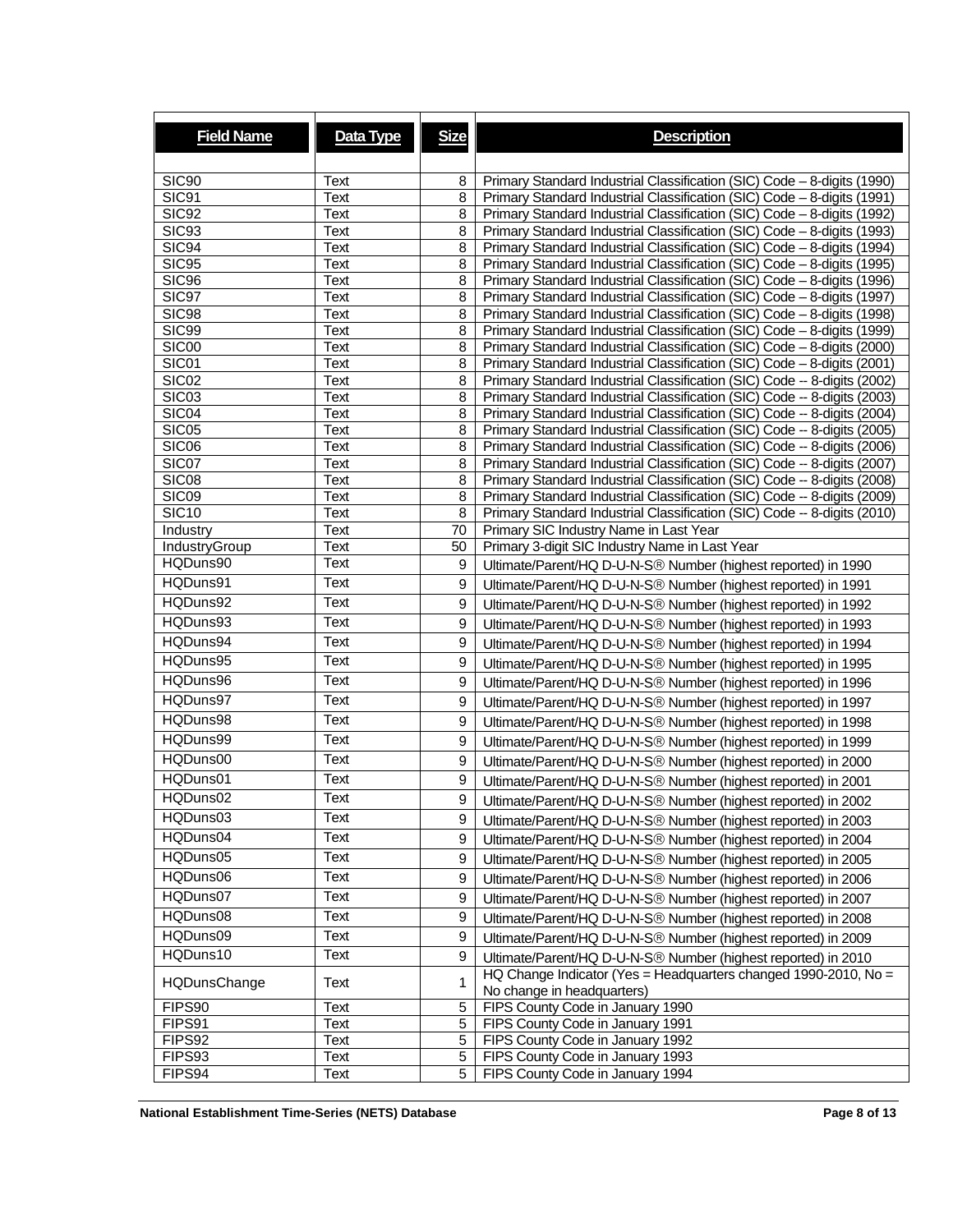| <b>Field Name</b> | Data Type | <b>Size</b>    | <b>Description</b>                                                        |
|-------------------|-----------|----------------|---------------------------------------------------------------------------|
|                   |           |                |                                                                           |
| FIPS95            | Text      | 5              | FIPS County Code in January 1995                                          |
| FIPS96            | Text      | 5              | FIPS County Code in January 1996                                          |
| FIPS97            | Text      | 5              | FIPS County Code in January 1997                                          |
| FIPS98            | Text      | 5              | FIPS County Code in January 1998                                          |
| FIPS99            | Text      | 5              | FIPS County Code in January 1999                                          |
| FIPS00            | Text      | 5              | FIPS County Code in January 2000                                          |
| FIPS01            | Text      | 5              | FIPS County Code in January 2001                                          |
| FIPS02            | Text      | 5              | FIPS County Code in January 2002                                          |
| FIPS03            | Text      | 5              | FIPS County Code in January 2003                                          |
| FIPS04            | Text      | 5              | FIPS County Code in January 2004                                          |
| FIPS05            | Text      | 5              | FIPS County Code in January 2005                                          |
| FIPS06            | Text      | 5              | FIPS County Code in January 2006                                          |
| FIPS07            | Text      | $\overline{5}$ | FIPS County Code in January 2007                                          |
| FIPS08            | Text      | 5              | FIPS County Code in January 2008                                          |
| FIPS09            | Text      | 5              | FIPS County Code in January 2009                                          |
| FIPS10            | Text      | 5              | FIPS County Code in January 2010                                          |
| FipsChange        | Text      | $\overline{3}$ | $Yes = County changed 1990-2010, No = No change in country$               |
| OutofBis          | Text      | $\overline{4}$ | Year of Out-of-Business Indicator (may be estimated)                      |
| YearStart         | Text      | 4              | Year Start Reported by Establishment                                      |
| PayDexMin90       | Text      | 3              | Minimum Dun & Bradstreet PayDex Score for Jan '89 - Jan '90 <sup>12</sup> |
| PayDexMax90       | Text      | 3              | Maximum Dun & Bradstreet PayDex Score for Jan '89 - Jan '90               |
| PayDexMin91       | Text      | 3              | Minimum Dun & Bradstreet PayDex Score for Jan '90 - Jan '91               |
| PayDexMax91       | Text      | 3              | Maximum Dun & Bradstreet PayDex Score for Jan '90 - Jan '91               |
| PayDexMin92       | Text      | 3              | Minimum Dun & Bradstreet PayDex Score for Jan '91 - Jan '92               |
| PayDexMax92       | Text      | $\overline{3}$ | Maximum Dun & Bradstreet PayDex Score for Jan '91 - Jan '92               |
| PayDexMin93       | Text      | 3              | Minimum Dun & Bradstreet PayDex Score for Jan '92 - Jan '93               |
| PayDexMax93       | Text      | 3              | Maximum Dun & Bradstreet PayDex Score for Jan '92 - Jan '93               |
| PayDexMin94       | Text      | 3              | Minimum Dun & Bradstreet PayDex Score for Jan '93 - Jan '94               |
| PayDexMax94       | Text      | $\overline{3}$ | Maximum Dun & Bradstreet PayDex Score for Jan '93 - Jan '94               |
| PayDexMin95       | Text      | 3              | Minimum Dun & Bradstreet PayDex Score for Jan '94 - Jan '95               |
| PayDexMax95       | Text      | 3              | Maximum Dun & Bradstreet PayDex Score for Jan '94 - Jan '95               |
| PayDexMin96       | Text      | 3              | Minimum Dun & Bradstreet PayDex Score for Jan '95 - Jan '96               |
| PayDexMax96       | Text      | $\overline{3}$ | Maximum Dun & Bradstreet PayDex Score for Jan '95 - Jan '96               |
| PayDexMin97       | Text      | $\mathbf{3}$   | Minimum Dun & Bradstreet PayDex Score for Jan '96 - Jan '97               |
| PayDexMax97       | Text      | 3              | Maximum Dun & Bradstreet PayDex Score for Jan '96 - Jan '97               |
| PayDexMin98       | Text      | 3              | Minimum Dun & Bradstreet PayDex Score for Jan '97 - Jan '98               |
| PayDexMax98       | Text      | 3              | Maximum Dun & Bradstreet PayDex Score for Jan '97 - Jan '98               |
| PayDexMin99       | Text      | 3              | Minimum Dun & Bradstreet PayDex Score for Jan '98 - Jan '99               |
| PayDexMax99       | Text      | 3              | Maximum Dun & Bradstreet PayDex Score for Jan '98 - Jan '99               |
| PayDexMin00       | Text      | 3              | Minimum Dun & Bradstreet PayDex Score for Jan '99 - Jan '00               |
| PayDexMax00       | Text      | 3              | Maximum Dun & Bradstreet PayDex Score for Jan '99 - Jan '00               |
| PayDexMin01       | Text      | 3 <sup>1</sup> | Minimum Dun & Bradstreet PayDex Score for Jan '00 - Jan '01               |
| PayDexMax01       | Text      | 3              | Maximum Dun & Bradstreet PayDex Score for Jan '00 - Jan '01               |
| PayDexMin02       | Text      | 3              | Minimum Dun & Bradstreet PayDex Score for Jan '01 - Jan '02               |
| PayDexMax02       | Text      | 3              | Maximum Dun & Bradstreet PayDex Score for Jan '01 - Jan '02               |
| PayDexMin03       | Text      | 3              | Minimum Dun & Bradstreet PayDex Score for Jan '02 - Jan '03               |
| PayDexMax03       | Text      | 3              | Maximum Dun & Bradstreet PayDex Score for Jan '02 - Jan '03               |
| PayDexMin04       | Text      | 3              | Minimum Dun & Bradstreet PayDex Score for Jan '03 - Jan '04               |
| PayDexMax04       | Text      | 3              | Maximum Dun & Bradstreet PayDex Score for Jan '03 - Jan '04               |
| PayDexMin05       | Text      | $\overline{3}$ | Minimum Dun & Bradstreet PayDex Score for Jan '04 - Jan '05               |
| PayDexMax05       | Text      | 3              | Maximum Dun & Bradstreet PayDex Score for Jan '04 - Jan '05               |
| PayDexMin06       | Text      | 3              | Minimum Dun & Bradstreet PayDex Score for Jan '05 - Jan '06               |

<span id="page-10-0"></span> $^{12}$  See http://smallbusiness.dnb.com/glossary.asp for more information on PayDex Scores and D&B Ratings.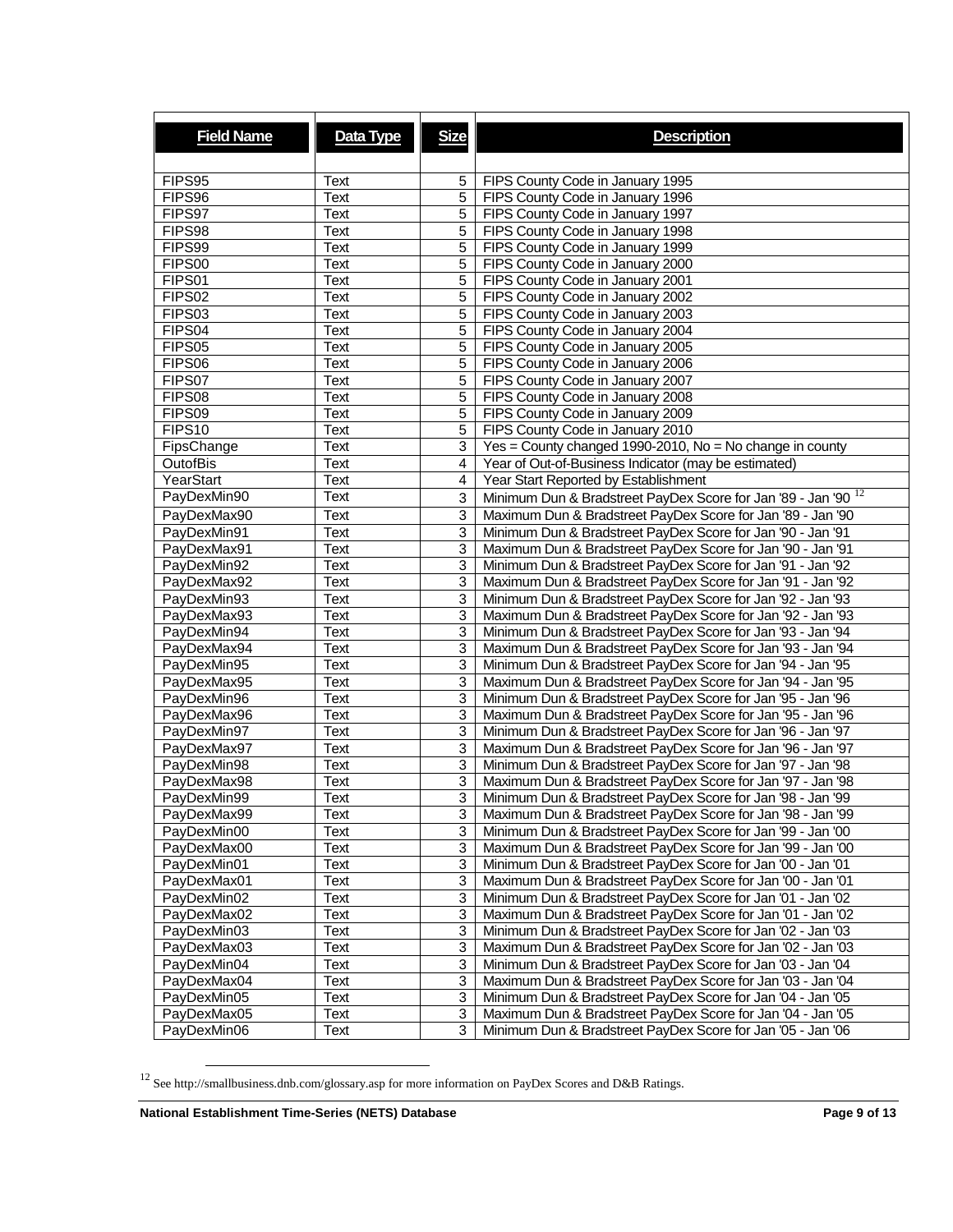| <b>Field Name</b> | Data Type   | <b>Size</b>    | <b>Description</b>                                                                                          |
|-------------------|-------------|----------------|-------------------------------------------------------------------------------------------------------------|
| PayDexMax06       | Text        | 3              | Maximum Dun & Bradstreet PayDex Score for Jan '05 - Jan '06                                                 |
| PayDexMin07       | Text        | 3              | Minimum Dun & Bradstreet PayDex Score for Jan '06 - Jan '07                                                 |
| PayDexMax07       | Text        | 3              | Maximum Dun & Bradstreet PayDex Score for Jan '06 - Jan '07                                                 |
| PayDexMin08       | Text        | 3              | Minimum Dun & Bradstreet PayDex Score for Jan '07 - Jan '08                                                 |
| PayDexMax08       | Text        | 3              | Maximum Dun & Bradstreet PayDex Score for Jan '07 - Jan '08                                                 |
| PayDexMin09       | <b>Text</b> | 3              | Minimum Dun & Bradstreet PayDex Score for Jan '08 - Jan '09                                                 |
| PayDexMax09       | Text        | 3              | Maximum Dun & Bradstreet PayDex Score for Jan '08 - Jan '09                                                 |
| PayDexMin10       | Text        | 3              | Minimum Dun & Bradstreet PayDex Score for Jan '09 - Jan '10                                                 |
| PayDexMax10       | <b>Text</b> | 3              | Maximum Dun & Bradstreet PayDex Score for Jan '09 - Jan '10                                                 |
| D&Brating90       | Text        | 3              | Dun & Bradstreet Rating in 1990                                                                             |
| D&Brating91       | Text        | 3              | Dun & Bradstreet Rating in 1991                                                                             |
| D&Brating92       | Text        | 3              | Dun & Bradstreet Rating in 1992                                                                             |
| D&Brating93       | Text        | 3              | Dun & Bradstreet Rating in 1993                                                                             |
| D&Brating94       | Text        | 3              | Dun & Bradstreet Rating in 1994                                                                             |
| D&Brating95       | Text        | 3              | Dun & Bradstreet Rating in 1995                                                                             |
| D&Brating96       | Text        | 3              | Dun & Bradstreet Rating in 1996                                                                             |
| D&Brating97       | Text        | 3              | Dun & Bradstreet Rating in 1997                                                                             |
| D&Brating98       | Text        | 3              | Dun & Bradstreet Rating in 1998                                                                             |
| D&Brating99       | Text        | 3              | Dun & Bradstreet Rating in 1999                                                                             |
| D&Brating00       | Text        | 3              | Dun & Bradstreet Rating in 2000                                                                             |
| D&Brating01       | Text        | $\overline{3}$ | Dun & Bradstreet Rating in 2001                                                                             |
| D&Brating02       | Text        | 3              | Dun & Bradstreet Rating in 2002                                                                             |
| D&Brating03       | Text        | 3              | Dun & Bradstreet Rating in 2003                                                                             |
| D&Brating04       | Text        | 3              | Dun & Bradstreet Rating in 2004                                                                             |
| D&Brating05       | Text        | 3              | Dun & Bradstreet Rating in 2005                                                                             |
| D&Brating06       | Text        | 3              | Dun & Bradstreet Rating in 2006                                                                             |
| D&Brating07       | Text        | 3              | Dun & Bradstreet Rating in 2007                                                                             |
| D&Brating08       | Text        | 3              | Dun & Bradstreet Rating in 2008                                                                             |
| D&Brating09       | Text        | 3              | Dun & Bradstreet Rating in 2009                                                                             |
| D&Brating10       | Text        | 3              | Dun & Bradstreet Rating in 2010                                                                             |
| Sales90           | Currency    | 12             | Establishment Sales 1990 (\$)                                                                               |
| SalesC90          | Text        | 1              | Establishment Sales Code 1990 ( $0 =$ Actual, 1 = Bottom of Range, 2 =<br>D&B Estimate, 3 = Walls Estimate) |
| Sales91           | Currency    | 12             | Establishment Sales 1991 (\$)                                                                               |
| SalesC91          | Text        | 1              | Establishment Sales Code 1991 (See SalesC90 for Definitions)                                                |
| Sales92           | Currency    | 12             | Establishment Sales 1992 (\$)                                                                               |
| SalesC92          | Text        | 1              | Establishment Sales Code 1992 (See SalesC90 for Definitions)                                                |
| Sales93           | Currency    | 12             | Establishment Sales 1993 (\$)                                                                               |
| SalesC94          | Text        | $\mathbf{1}$   | Establishment Sales Code 1993 (See SalesC90 for Definitions)                                                |
| Sales94           | Currency    | 12             | Establishment Sales 1994 (\$)                                                                               |
| SalesC94          | Text        | 1              | Establishment Sales Code 1994 (See SalesC90 for Definitions)                                                |
| Sales95           | Currency    | 12             | Establishment Sales 1995 (\$)                                                                               |
| SalesC95          | Text        | 1              | Establishment Sales Code 1995 (See SalesC90 for Definitions)                                                |
| Sales96           | Currency    | 12             | Establishment Sales 1996 (\$)                                                                               |
| SalesC96          | Text        | 1              | Establishment Sales Code 1996 (See SalesC90 for Definitions)                                                |
| Sales97           | Currency    | 12.            | Establishment Sales 1997 (\$)                                                                               |
| SalesC97          | Text        | 1              | Establishment Sales Code 1997 (See SalesC90 for Definitions)                                                |
| Sales98           | Currency    | 12             | Establishment Sales 1998 (\$)                                                                               |
| SalesC98          | Text        | 1              | Establishment Sales Code 1998 (See SalesC90 for Definitions)                                                |
| Sales99           | Currency    | 12             | Establishment Sales 1999 (\$)                                                                               |
| SalesC99          | Text        | 1              | Establishment Sales Code 1999 (See SalesC90 for Definitions)                                                |
| Sales00           | Currency    | 12             | Establishment Sales 2000 (\$)                                                                               |
| SalesC00          | Text        | 1              | Establishment Sales Code 2000 (See SalesC90 for Definitions)                                                |
| Sales01           | Currency    | 12             | Establishment Sales 2001 (\$)                                                                               |
| SalesC01          | Text        | 1              | Establishment Sales Code 2001 (See SalesC90 for Definitions)                                                |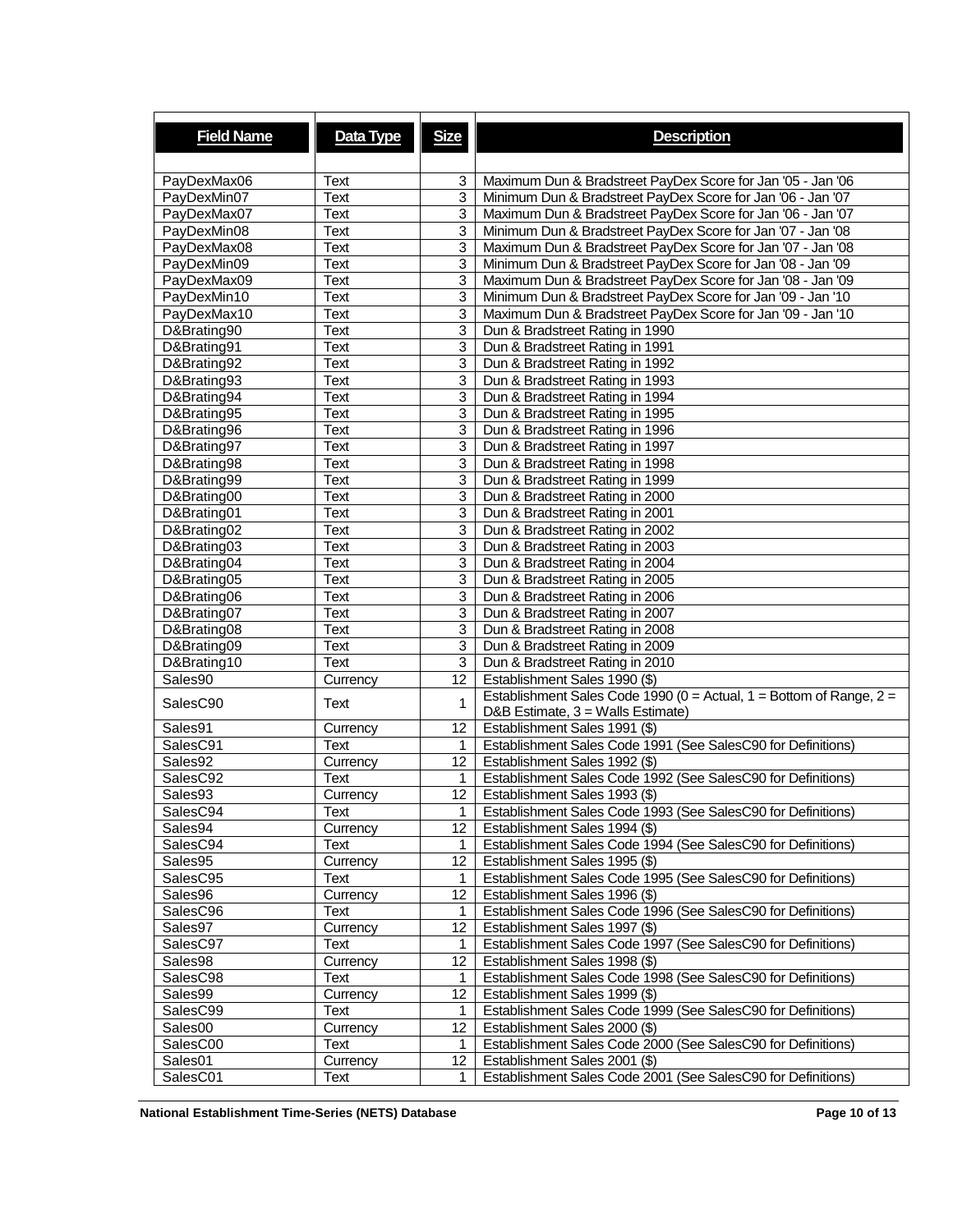| <b>Field Name</b>       | Data Type    | <b>Size</b>    | <b>Description</b>                                                                                                                      |
|-------------------------|--------------|----------------|-----------------------------------------------------------------------------------------------------------------------------------------|
| Sales <sub>02</sub>     | Currency     | 12             | Establishment Sales 2002 (\$)                                                                                                           |
| SalesC02                | Text         | 1              | Establishment Sales Code 2002 (See SalesC90 for Definitions)                                                                            |
| Sales03                 | Currency     | 12             | Establishment Sales 2003 (\$)                                                                                                           |
| SalesC03                | Text         | 1              | Establishment Sales Code 2003 (See SalesC90 for Definitions)                                                                            |
| Sales04                 | Currency     | 12             | Establishment Sales 2004 (\$)                                                                                                           |
| SalesC04                | Text         | 1              | Establishment Sales Code 2004 (See SalesC90 for Definitions)                                                                            |
| Sales <sub>05</sub>     | Currency     | 12             | Establishment Sales 2005 (\$)                                                                                                           |
| SalesC05                | Text         | 1              | Establishment Sales Code 2005 (See SalesC90 for Definitions)                                                                            |
| Sales06                 | Currency     | 12             | Establishment Sales 2006 (\$)                                                                                                           |
| SalesC06                | Text         | 1              | Establishment Sales Code 2006 (See SalesC90 for Definitions)                                                                            |
| Sales07                 | Currency     | 12             | Establishment Sales 2007 (\$)                                                                                                           |
| SalesC07                | Text         | 1              | Establishment Sales Code 2007 (See SalesC90 for Definitions)                                                                            |
| Sales <sub>08</sub>     | Currency     | 12             | Establishment Sales 2008 (\$)                                                                                                           |
| SalesC08                | Text         | $\mathbf{1}$   | Establishment Sales Code 2008 (See SalesC90 for Definitions)                                                                            |
| Sales <sub>09</sub>     | Currency     | 12             | Establishment Sales 2009 (\$)                                                                                                           |
| SalesC09                | Text         | 1              | Establishment Sales Code 2009 (See SalesC90 for Definitions)                                                                            |
| Sales10                 | Currency     | 12             | Establishment Sales 2010 (\$)                                                                                                           |
| SalesC10                | Text         | 1              | Establishment Sales Code 2010 (See SalesC90 for Definitions)                                                                            |
| SalesHere<br>SalesHereC | Currency     | 12             | Establishment Sales (Last Year, \$)                                                                                                     |
| SalesGrowth             | Text         | 1              | Establishment Sales (Last Year) Code (See SalesC90 for Definitions)<br>Quartile of Last 3-yr Sales Growth (1=fastest growth, 4=slowest, |
|                         | Integer      | 1              | 2=middle 50%)                                                                                                                           |
| SalesGrowthPeer         | Integer      | 1              | Quartile of Last 3-yr Sales Growth Relative to 3-digit SIC Peers<br>(1=fastest growth, 4=slowest, 2=middle 50%)                         |
| MoveYears               | Text         | 35             | Year(s) of Establishment Move(s)                                                                                                        |
| LastMove                | Text         | 4              | Year of Last Move                                                                                                                       |
| MoveSIC4                | Text         | 4              | Primary Standard Industrial Classification (SIC) Code -- 4-digits (in<br>Move Year)                                                     |
| OriginCity              | Text         | 50             | <b>Origin City Name</b>                                                                                                                 |
| OriginState             | Text         | 2              | Origin State Abbreviation                                                                                                               |
| OriginZIP               | Text         | 5              | Origin 5-Digit Postal ZIP Code                                                                                                          |
| DestinationCity         | Text         | 50             | <b>Destination City Name</b>                                                                                                            |
| <b>DestinationState</b> | Text         | $\overline{2}$ | <b>Destination State Abbreviation</b>                                                                                                   |
| DestinationZIP          | Text         | 5              | Destination 5-Digit Postal ZIP Code                                                                                                     |
| MoveEmp                 | Long Integer | 5              | Establishment Employment (Here) in Move Year                                                                                            |
| EmpC                    | Text         | $\mathbf{1}$   | Employees Here Code in Move Year ( $0 =$ Actual Figure, $1 =$ Bottom of<br>Range, 2 = D&B Estimate, 3 = Walls Estimate)                 |
| <b>MoveSales</b>        | Currency     | 12             | Establishment Sales Estimate in Move Year (\$)                                                                                          |
| MoveSalesC              | Text         | 1              | Establishment Sales Code in Move Year (See EmpC for Definitions)                                                                        |
| PubPriv                 | Text         | 1              | Public/Private Indicator-Last ( $Y =$ Public, N = Private or Government)                                                                |
| LegalStat               | Text         | 1              | Legal Status-Last (G = Proprietorship, H = Partnership, I =<br>Corporation, J = Non-Profit, Blank = NA)                                 |
| ForeignOwn              | Text         | 1              | Foreign Owned-Last (1991 & after: Y = Yes, Space = No)                                                                                  |
| ImpExpInd               | Text         | 1              | Import/Export Indicator-Last (B = Both, E = Export, I = Import, Space =<br>Neither)                                                     |
| GovtContra              | Text         | 1              | Government Contracts/Grants Indicator-Last (1998 & after: Y=Yes, N=<br>No)                                                              |
| Minority                | Text         | 1              | Minority Owned Indicator-Last (1991 & after: $Y =$ Minority Owned, N =<br>Not Minority Owned)                                           |
| GenderCEO               | Text         | 1              | Gender of executive in record-Last (2000 & after: $M = Male$ , $F =$<br>Female, B = Either, Blank = Unknown)                            |
| WomenOwned              | Text         | $\mathbf{1}$   | Controlling interest in firm held by woman-Last (1998 & after: $Y = Yes$ ,<br>$N = No$                                                  |
| Relocate                | Text         | 1              | Move Indicator (0=Never, 1=At least Once 1990-2004, 2=At least Once<br>2005-07, or 3=Moved in 2008-09)                                  |
|                         |              |                |                                                                                                                                         |

**National Establishment Time-Series (NETS) Database Page 11 of 13 Page 11 of 13**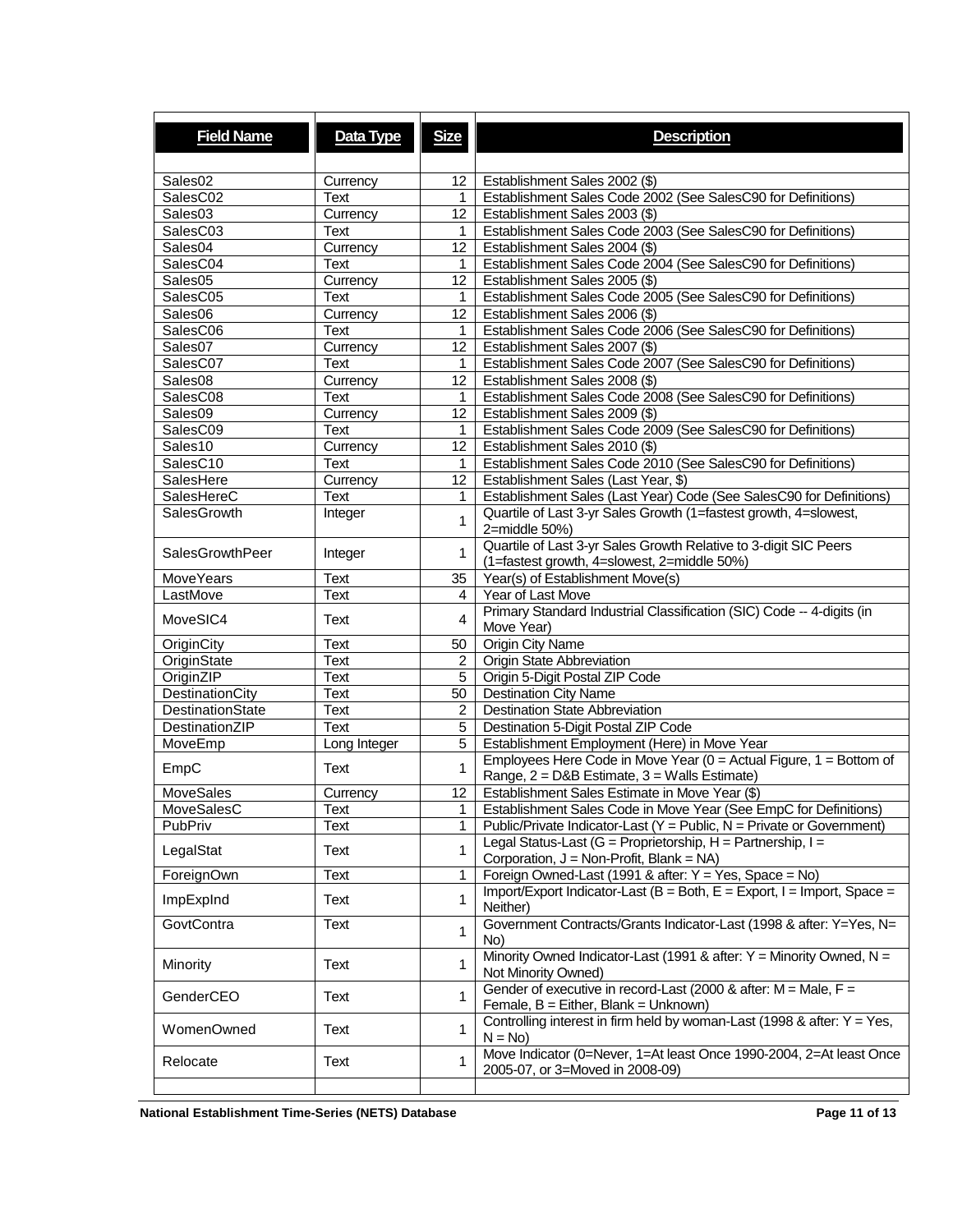| <b>Field Name</b> | Data Type   | <b>Size</b>    | <b>Description</b>                                                       |
|-------------------|-------------|----------------|--------------------------------------------------------------------------|
|                   |             |                |                                                                          |
| <b>MoveOften</b>  | Text        | 1              | Moved More Than Once 1990-2009 (Y=Yes, N= No)                            |
|                   |             |                | Cottage Indicator-Last (2001 & after: C = Yes) Indicates private         |
| Cottage           | Text        | 1.             | business in residence with less than 3 employees and not in SICs 40,     |
|                   |             |                | 43-46, 60, 84, 86 or 91-97.                                              |
| FirstYear         | <b>Text</b> | 4              | First Year Establishment Was Active (1989=Existed BEFORE 1990)           |
| LastYear          | <b>Text</b> | 4              | Last Year Establishment Was Active (2010 = Active)                       |
| Address First     | Text        | 50             | Street Address in First Year (Not available in NETS historical extracts) |
| City_First        | Text        | 30 I           | City Name in First Year (Upper & lower case)                             |
| State_First       | Text        | $\overline{2}$ | State Postal Abbreviation in First Year                                  |
| ZipCode_First     | Text        | 5              | 5-Digit Postal ZIP Code in First Year                                    |
| FipsMSA_First     | Text        | $\overline{4}$ | Establishment FIPS MSA Code in First Year                                |
| FipsCounty_First  | Text        | $\overline{5}$ | Establishment FIPS County Code in First Year                             |
| CityCode_First    | Text        | 6              | Dun & Bradstreet City Code in First Year                                 |
|                   |             |                |                                                                          |
|                   |             |                | North American Industry Classification Sytem (NAICS) Translation         |
|                   |             |                |                                                                          |
| DunsNumber        | Text        | 9              | D-U-N-S® Establishment Number                                            |
| NAICS90           | Text        | 6              | Primary Industrial Classification (NAISC) Code - 6-digits (1990)         |
| NAICS91           | <b>Text</b> | 6              | Primary Industrial Classification (NAISC) Code - 6-digits (1991)         |
| NAICS92           | Text        | 6              | Primary Industrial Classification (NAISC) Code - 6-digits (1992)         |
| NAICS93           | Text        | 6              | Primary Industrial Classification (NAISC) Code - 6-digits (1993)         |
| NAICS94           | Text        | 6              | Primary Industrial Classification (NAISC) Code - 6-digits (1994)         |
| NAICS95           | Text        | 6              | Primary Industrial Classification (NAISC) Code - 6-digits (1995)         |
| NAICS96           | Text        | 6              | Primary Industrial Classification (NAISC) Code - 6-digits (1996)         |
| NAICS97           | Text        | 6              | Primary Industrial Classification (NAISC) Code - 6-digits (1997)         |
| NAICS98           | Text        | 6              | Primary Industrial Classification (NAISC) Code - 6-digits (1998)         |
| NAICS99           | Text        | 6              | Primary Industrial Classification (NAISC) Code - 6-digits (1999)         |
| NAICS00           | Text        | 6              | Primary Industrial Classification (NAISC) Code - 6-digits (2000)         |
| NAICS01           | Text        | 6              | Primary Industrial Classification (NAISC) Code - 6-digits (2001)         |
| NAICS02           | Text        | 6              | Primary Industrial Classification (NAISC) Code - 6-digits (2002)         |
| NAICS03           | Text        | 6              | Primary Industrial Classification (NAISC) Code - 6-digits (2003)         |
| NAICS04           | Text        | 6              | Primary Industrial Classification (NAISC) Code - 6-digits (2004)         |
| NAICS05           | Text        | 6              | Primary Industrial Classification (NAISC) Code - 6-digits (2005)         |
| NAICS06           | Text        | 6              | Primary Industrial Classification (NAISC) Code - 6-digits (2006)         |
| NAICS07           | Text        | 6              | Primary Industrial Classification (NAISC) Code - 6-digits (2007)         |
| NAICS08           | Text        | 6              | Primary Industrial Classification (NAISC) Code - 6-digits (2008)         |
| NAICS09           | Text        | 6              | Primary Industrial Classification (NAISC) Code - 6-digits (2009)         |
| NAICS10           | Text        | 6              | Primary Industrial Classification (NAISC) Code - 6-digits (2010)         |
|                   |             |                |                                                                          |